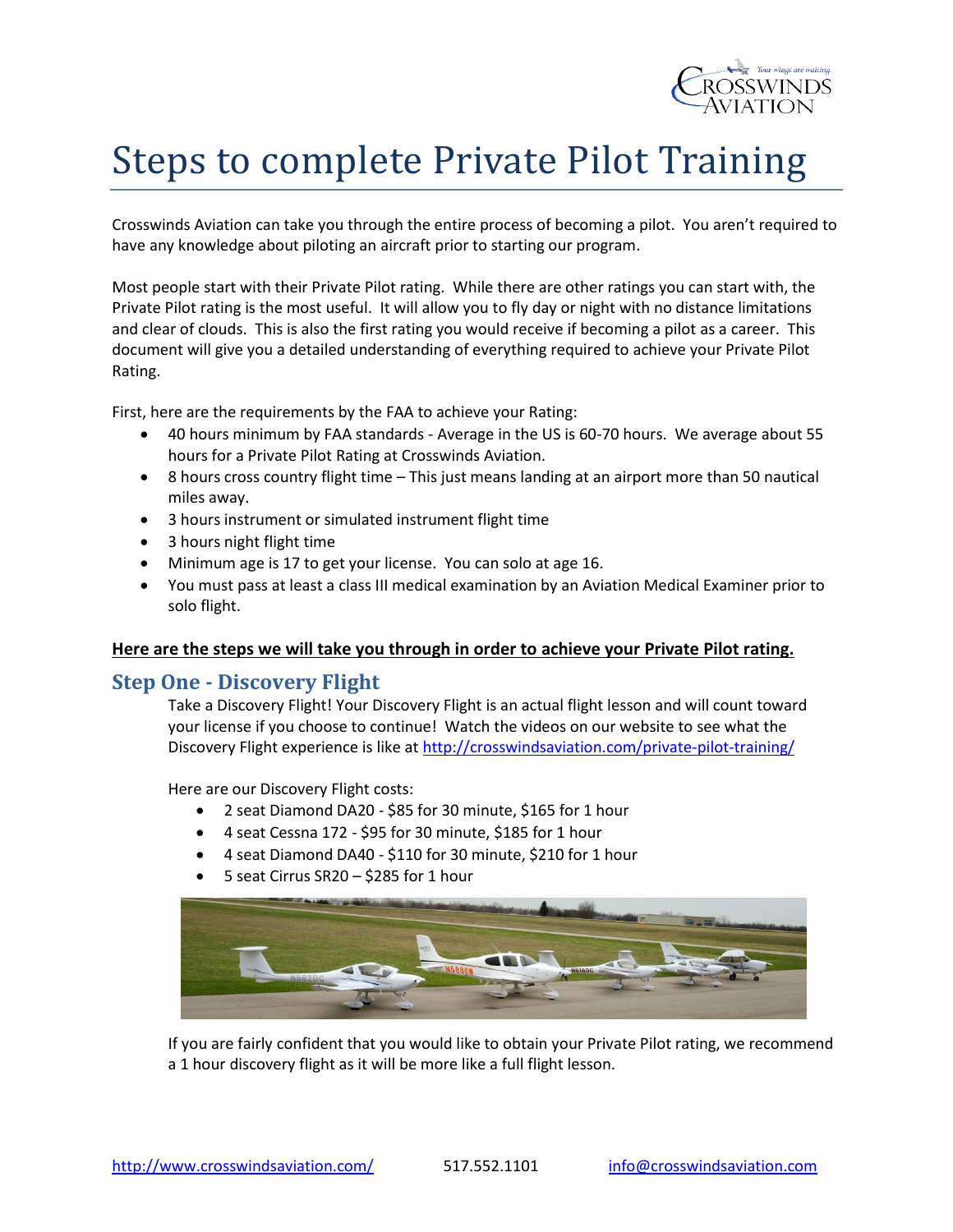

### **Step Two – Get your flight training supplies**

If you enjoyed your Discovery Flight and want to continue, there are some supplies you will need to get started. We have all these items in stock at Crosswinds Aviation so we can get you started right away.

- **[Your Private Pilot training syllabus](http://crosswindsaviation.com/download/vfr-syllabus/)** (\$15.00) We will print and wire-bind a syllabus with your name on it, and your name pre-populated on each lesson. This will guide you through the entire process. Each lesson includes a Required Pre-study section which will tell you exactly what you need to study in your Sporty's Learn to Fly self-study course in order to make sure you're well prepared for each lesson in the Syllabus. Once you have completed all Ground and Flight lessons in the syllabus, you will have logged about 55 hours of flight time and have met all the FAA requirements for the Private Pilot rating.
- **[Logbook](http://www.sportys.com/PilotShop/product/12088)** (\$11.95) This is your official FAA logbook where you will record all your logged flight time.
- **[Sporty's Learn to Fly Private Pilot course](http://learntoflyhere.com/sportys-learn-to-fly-course/)** (\$199.99) This is a self-study course that will give you all the required knowledge and background necessary in order to become a safe pilot. You can choose to purchase this from Crosswinds Aviation in Online, iPad, or DVD format. We recommend the Online format for most of our clients. The iPad version is great if you want to download the video lessons to your iPad for offline viewing and the DVD version is good if you don't have a fast enough internet connection to support online video streaming.
- **[FAR/AIM Book](http://www.sportys.com/PilotShop/product/9519)** (\$10.98) This is a book containing the Federal Aviation Regulations and Aeronautical Information Manual. You will use this book to understand the regulations for a Private Pilot in detail and will be required as a reference throughout your training.
- **Airplane Flying Handbook/Pilo[t's Handbook of Aeronautical Knowledge Combo](http://www.sportys.com/PilotShop/product/13299)** (\$37.95) - The FAA's Airplane Flying Handbook (previously called Flight Training Handbook) has been required reading for all pilots for more than 30 years! This book introduces the basic pilot skills and knowledge essential for piloting airplanes. It benefits student pilots just beginning their aviation endeavors, as well as those pilots wishing to improve their flying proficiency and aeronautical knowledge, pilots preparing for additional certificates or ratings, and flight instructors engaged in the instruction of both students and licensed pilots.
- **[Michigan Aeronatical Chart](https://media.state.mi.us/michiganestore/public/ProductDetails.aspx?categoryId=46&productId=561)** (\$10.00) This is the Michigan VFR (Visual Flight Rules) chart showing local topography and elevation for Michigan public use airports. You will use the Michigan VFR chart throughout your training.

## **Step Three – Registration**

- 1. In order for us to meet TSA, MDOT Aeronautics and FAA requirements we need a copy of the following items on-file for each student:
	- Proof of Citizenship of the United States of America:
		- o Valid, unexpired U.S. passport & driver's license; or
		- o Certified U.S. birth certificate AND U.S. government-issued photo ID; or
		- o U.S naturalization certificate with raised seal AND government-issued photo ID
	- OR, Any students interested in training with us that cannot comply with any of the above will need to apply through the **TSA Alien flight student program**. Please contact our office at 517-552-1101 o[r info@crosswindsaviation.com](mailto:info@crosswindsaviation.com) to set up and appointment for application.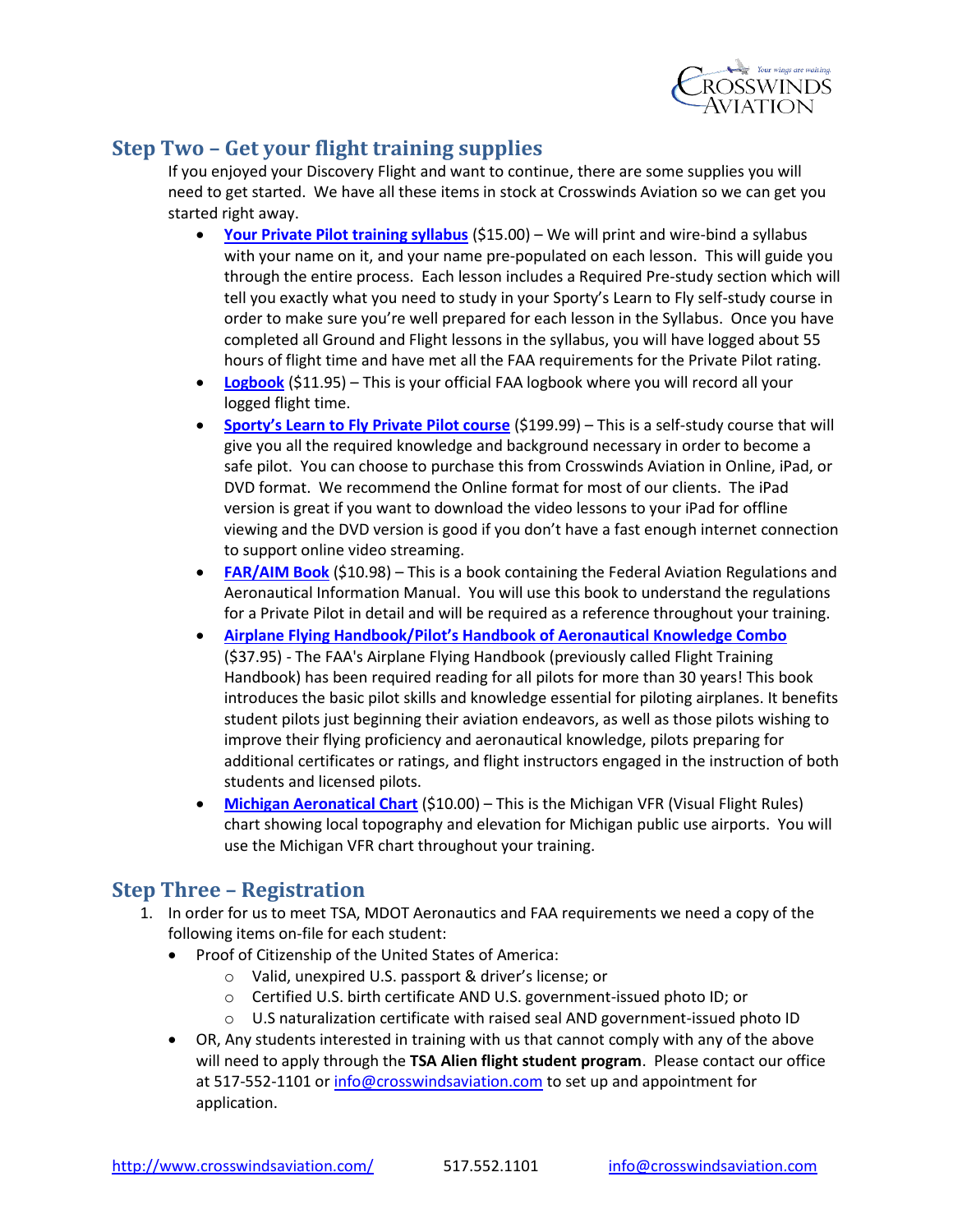

- 2. Please download and fill out the Release of Liability form: <http://crosswindsaviation.com/waiver>
- 3. Please download and fill out the Credit Card Authorization form: <http://crosswindsaviation.com/creditcardauth>
- 4. Please download and fill out the contact information form: <http://www.crosswindsaviation.com/StudentInfoSheet>
- 5. Please download and read the Pilot Guide: [http://www.crosswindsaviation.com/pilotguide.](http://www.crosswindsaviation.com/pilotguide) This document contains information on our insurance, guidelines and our processes and procedures. Once you have read this completely, please sign and return this form: <http://www.crosswindsaviation.com/flightschoolagreement>
- 6. Rental Insurance:
	- a. Crosswinds Aviation recommends that all students look into getting rental insurance. Here are 3 insurance company options for this:
		- i. <http://insurance.aopa.org/Aviation/renters-insurance>
		- ii. [http://www.eaa.org/~/media/files/eaa/membership/benefits/insurance/non\\_o](http://www.eaa.org/~/media/files/eaa/membership/benefits/insurance/non_owner_brochure.pdf) [wner\\_brochure.pdf](http://www.eaa.org/~/media/files/eaa/membership/benefits/insurance/non_owner_brochure.pdf)
		- iii. <http://crosswindsaviation.com/avemco>
- 7. FAA Medical & Student Pilot Certificate
	- a. All students flying with Crosswinds Aviation must have a current Medical Certificate issued by a Certified FAA Medical Examiner. This is mandatory before soloing the aircraft however it is advised to receive a medical prior to this especially if you have any medical or other concerns. We recommend a 3rd class medical. If you plan on moving on towards becoming a professional/commercial Pilot, then we recommend that you receive a 1st Class Medical and Student Pilot Certificate.
	- b. In regards for obtaining your student pilot certificate, after your first flight with an instructor, you will want to go to this website and follow the directions to create an account:
		- i. <https://iacra.faa.gov/IACRA/HelpandInfo.aspx?id=6>
			- Please refer to the FAA site for more information: <http://www.faa.gov/pilots/> <http://www.faa.gov/pilots/amelocator/> [http://www.faa.gov/licenses\\_certificates/medical\\_certification/specialis](http://www.faa.gov/licenses_certificates/medical_certification/specialissuance/) [suance/](http://www.faa.gov/licenses_certificates/medical_certification/specialissuance/) <https://iacra.faa.gov/IACRA/default.aspx>

Your instructor will approve your IACRA account at your next flight.

#### **Step Four – Start Scheduling flights**

We use an Online Scheduling System at Crosswinds Aviation. You will login to the scheduling system and schedule your flight lessons at your convenience. How often you fly will determine how quickly you get your license. If you can commit all day for 3 weeks straight, you can achieve your license in as little as 3 weeks. Most of our clients will schedule to fly about 2 times per week with some study time in between flights. This will get you completed in about 4-6 months.

In order to start scheduling flights with us, sign up on our online scheduling system here: <http://crosswindsaviation.com/online-scheduler/>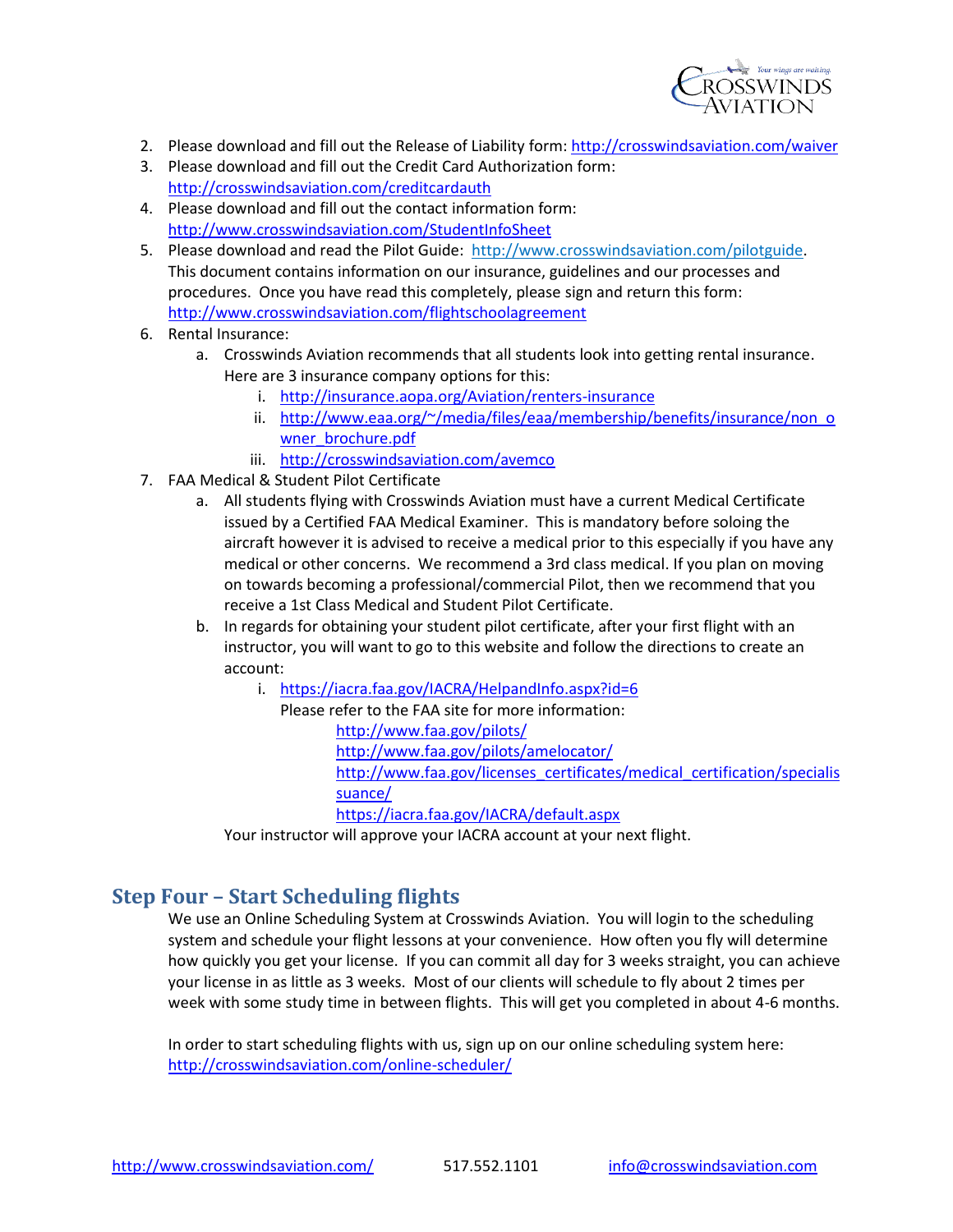

Once you go through the signup process, we will approve your scheduling system ID and you can start scheduling your flights. You will want to schedule a 2 hour block of time in the aircraft of your choice with your instructor.

Of course we are always available by phone to schedule your flights. If you are not at a computer or prefer to schedule by phone, you can always call us at 517-552-1101 to schedule your flights. If we don't answer leave a message and we'll get back with you as soon as possible.

#### **Step Five – Solo!**

After training with us and obtaining approximately 15-25 you will likely be ready to solo the aircraft by yourself without your instructor. This is Lesson 32 of the 59 lessons in your flight training syllabus. You will need to make sure that you have obtained your FAA Medical by a Certified FAA medical examiner in order to solo. The minimum age for solo flight is 16.

### **Step Six – Cross Country Flying and check-ride preparation**

After solo flight, you will continue following the remaining lessons in your flight training syllabus with your instructor for cross country flying & meeting the remaining requirements. Once you have completed all the lessons you will do some final Ground and Flight lessons to prepare for your written exam and check-ride.

There are some additional supplies at this part of the training that you will need for crosscountry flight planning and test prep materials

- **[ASA Composite E6B Computer](http://www.sportys.com/PilotShop/product/12654)** (\$12.95) This is a slide-rule type computer to calculate crosswind landing components, wind and heading calculations, time en-route, and fuel calculations.
- **[Plotter](http://www.sportys.com/PilotShop/product/9284)** (\$16.95) This is for measuring distance and heading on your Aeronautical Chart for your planned flight route.
- **GLEIM [Private Pilot FAA Knowledge Test book](http://www.gleim.com/products/productdetails.php/PPKT)** (\$19.95) The primary purpose of the Gleim Private Pilot FAA Knowledge Test book is to provide you with the easiest, fastest, and least-expensive means of passing the FAA knowledge test.
- **Private Pilot [Airman Certification](http://www.sportys.com/pilotshop/private-pilot-airman-certification-standards-acs.html) Standards** (\$9.95) The Airman Certification Standards is the guide for students, instructors, and FAA-designated examiners to know what applicants must know, do, and consider for their FAA Knowledge Exam and practical (checkride) to earn their pilot certificate or rating. Replacing the Practical Test Standards (PTS), the ACS is basically an enhanced version of the PTS. It adds task-specific knowledge and risk management elements to each PTS Area of Operation and Task. The result is a comprehensive presentation that integrates the standards for what an applicant needs to know, consider, and do in order to pass both the knowledge test and the practical test for a certificate or rating.
- **[Private Oral Exam Guide](http://www.sportys.com/PilotShop/product/9918)** (\$12.95) The Private Oral Exam Guide is designed for student pilots training for the Private Pilot Certificate. All the subjects a Private Pilot candidate will be tested on during check rides and review flights are covered.